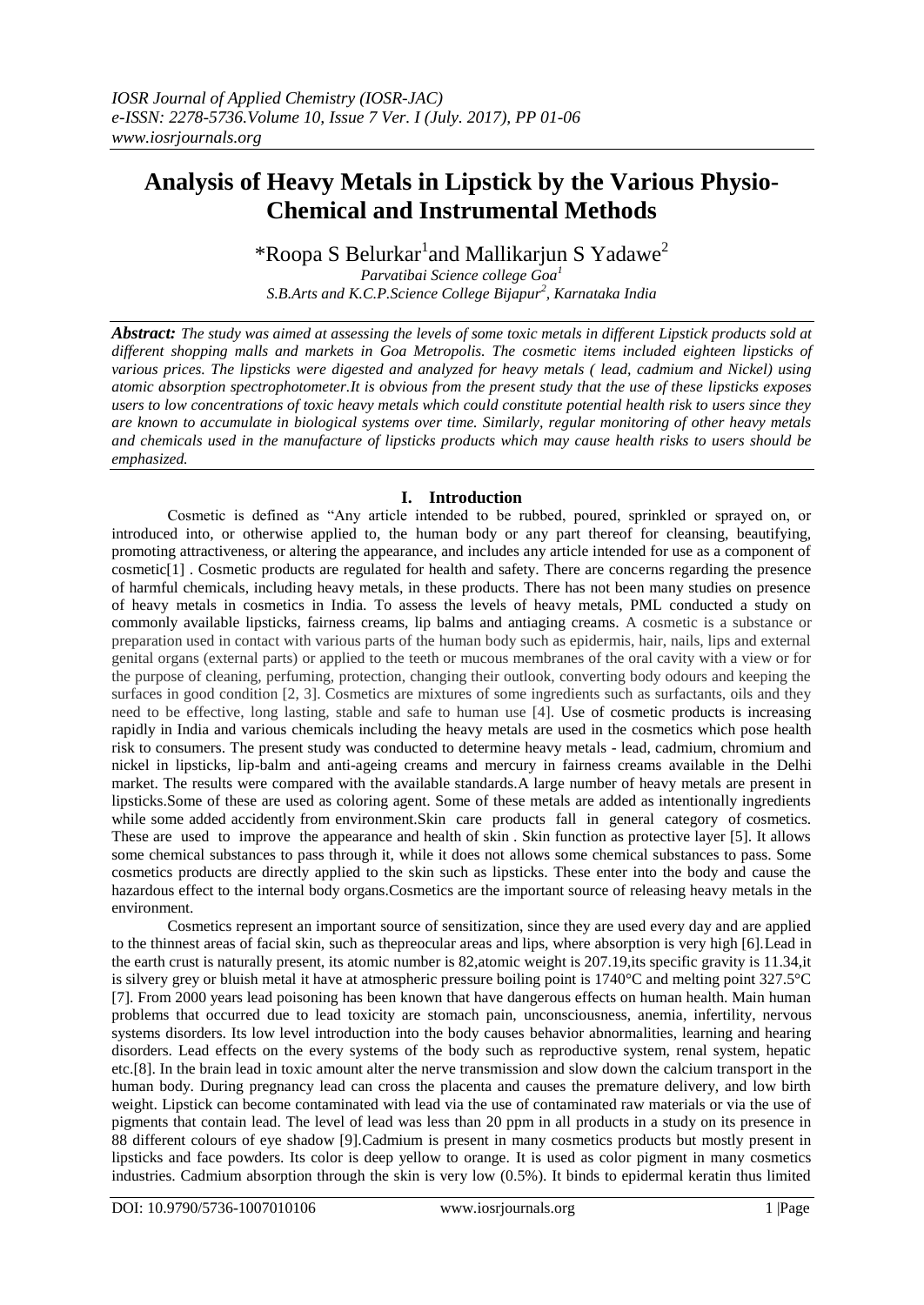absorption observed through in vitro. Oral limited value for cadmium is 0.09 μg/kg to 3 ppm is given by USP for nutritional supplements. The threshold value for dietary products exposure is below 2.5 μg/kg per body weight in a week. Cardiovascular system is also affected at the low level of cadmium exposure. Diabetes and hypertension are also associated with its exposure [10].

The aim of this survey was to assess the public Health risk from certain brands of lipsticks products sold at Goa region. A total of eighteen different samples of lipsticks from different brands were studied for the presence of three heavy metals in them. Besides the presence of heavy metals across different colours of the same brand were also sought to be detected and analyzed.. Our concern arises from the safety of cheap priced lipsticks that is sold widely in stored around Goa region. Most of these products are imported from countries which have weak regulatory inspection and screening as well as no standard conditions for manufacturing.

#### **II. Materials And Methods**

#### **I.Sampling.**

16 samples from different brands made from different countries were randomly purchased for analysis but a single brand may contain several colors which have been analyzed separately. Besides, the presence of heavy metals across different colours of the same brand were also sought to be detected and analyzed. For this, Lipsticks of the commonly used colours pink, red, brown, purple and maroon shades were chosen for studies. They are very popular and most of them are imported mainly from developing countries where no quality control measures are applied.

#### **II. Estimation of Lead, Cadmium and Nickel**.

All glassware and plastic containers used were washed with liquid soap, rinsed with water, soaked in 10% volume/volume nitric acid for 24hrs, cleaned thoroughly with distilled water and dried in such a manner to ensure that any contamination does not occur. Blanks and samples were also processed and analyzed simultaneously. All the chemicals used were of analytical grade (AR). For heavy metal analyses 1 gram of each sample was weighed on electronic balance. The samples were analyzed according to standardized international protocols by wet digestion method, (Using  $HNO_3$  and  $HClO_4$  (3:1) and  $H_2O_2$ ), analyzed by a Flame Emission Spectrophotometer Model AA-6300 (Shimadzu, Japan) using an air-acetylene flame for heavy metals, using at least five standard solutions for each metal. All necessary precautions were taken to avoid any possible contamination of the sample as per the AOAC guidelines (AOAC, 1998).

FT-IR/ATR spectra were recorded at room temperature using aSymotz 1S spectrometer equipped with ATR detector with the diamond crystal in the 4000-400cm-1 range. A sample of the tested material was mechanically pressed onto the diamond crystal.

#### **PHYSICO-CHEMICAL METHODS**

### **III. Results And Discussion**

The levels of metals found in eighteen brands taken for the studies are given in Table 1.A total of 18 different samples of lipsticks from different brands were studied for the presence of Heavy metals.Besides, the presence of heavy metals across different colours of the same brand were also sought to be detected and analyzed. For this, different brandswere chosen and Lipsticks of the commonly used colours pink, red, brown, purple and maroon shades were chosen for studies.

| <b>THOIC IT RESORTS OF MINE, SEE OF GITTERED COMMUNISTIES</b> |                           |                 |                  |                 |
|---------------------------------------------------------------|---------------------------|-----------------|------------------|-----------------|
| Sr.No                                                         | Same Name                 | Lead in $mg/kg$ | Cadmium in mg/kg | Nickel in mg/kg |
|                                                               | Miss Gold-17              | 2.5             | 1.40             | 0.24            |
| 2                                                             | Bonsoir-30                | 2.00            | 2.10             | 0.014           |
| 3                                                             | Mars mini                 | 7.00            | 3.05             | 1.53            |
| $\overline{4}$                                                | Lipstick-31               | 0.85            | 0.27             | 3.42            |
| 5                                                             | Maybelline                | 10.2            | 4.00             | 1.00            |
| 6                                                             | Corolla-33                | 0.10            | ND               | 5.35            |
| $\tau$                                                        | Cover Girl-22             | 5.30            | 2.10             | 0.035           |
| 8                                                             | Coloressence-118          | 3.95            | 1.00             | 0.83            |
| 9                                                             | Personi-308               | 1.60            | 0.25             | 6.56            |
| 10                                                            | Ciannuo-Pink magic lip    | 0.40            | 0.43             | 5.94            |
| 11                                                            | Neckline                  | 3.55            | 1.65             | 7.86            |
| 12                                                            | Liboni-33                 | 1.10            | 0.50             | 0.46            |
| 13                                                            | Yaris Lipstick            | 9.60            | 2.70             | 2.03            |
| 14                                                            | Passion                   | 0.60            | 0.35             | 0.957           |
| 15                                                            | <b>Steel Paris</b>        | 20.15           | 3.04             | 0.30            |
| 16                                                            | Kiss Beauty               | 2.45            | 0.60             | 2.86            |
| 17                                                            | <b>Blue Heaven Purple</b> | 21.80           | 0.30             | 1.23            |
| 18                                                            | TianNuo                   | 5.20            | 0.95             | 3.4             |

**Table 1:-**Results of analysis of different brands of lipsticks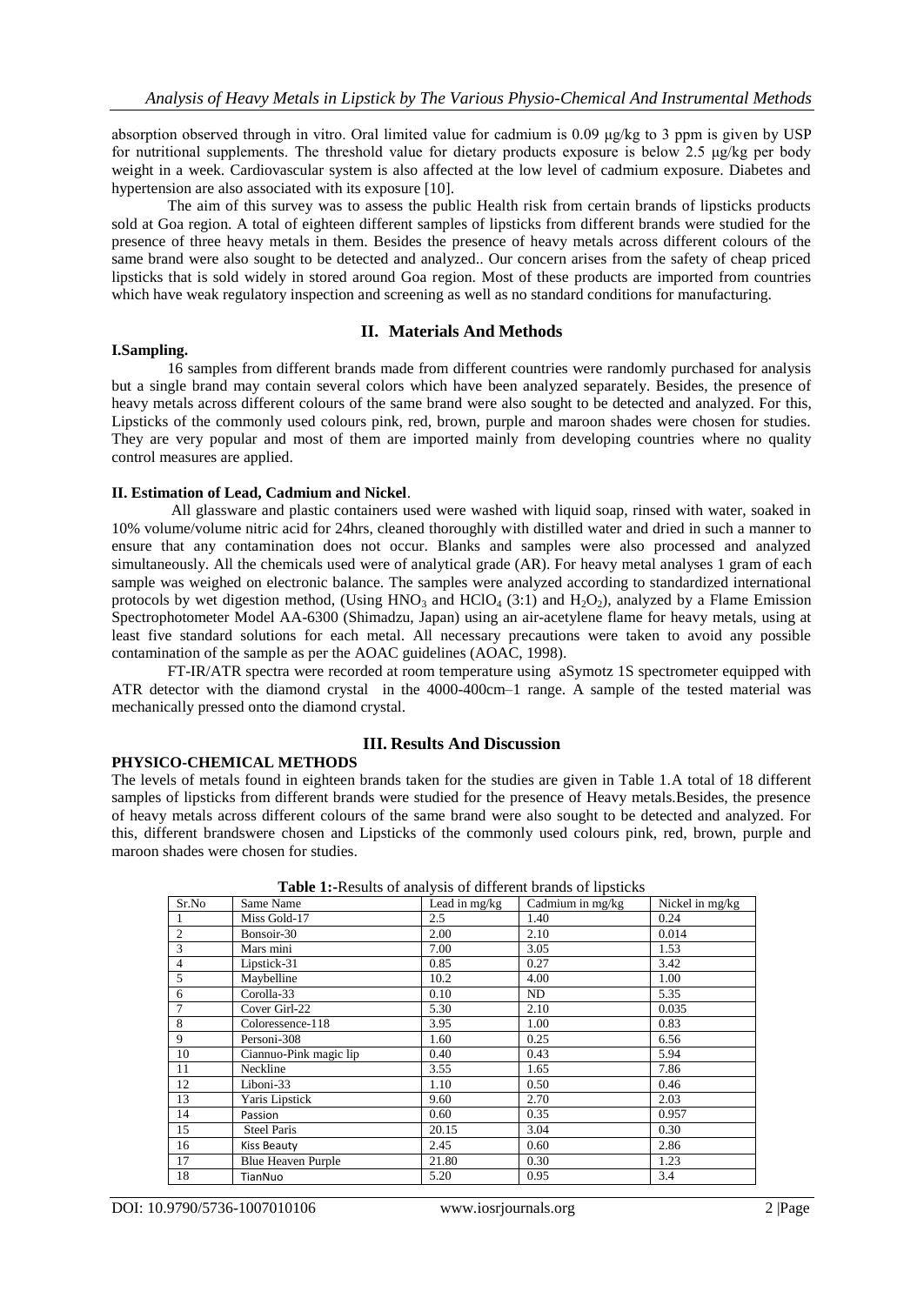Lead: Lead was the most commonly detected heavy metal in many brands. Lead content was determined in 18 tested lipstick samples; the highest Pb content was 21.80mg/kg inBlue Heaven Purple and the lowest was 0.40mg/kg in Ciannuo-Pink magic lip. This large variation in the concentration of lead may be attributed to the quality of the raw materials used in the production of the lipsticks. The FDA has established 20 mg/kg as the maximum amount of lead allowed in color additives used to make cosmetics for external use, produced using good manufacturing practices [11].However, there exists no legislation for regulating the level of toxic metals in lipsticks in the US, Europe, Asia or Brazil. Recently, the level of lead in a number of different lipsticks was determined by the US FDA [12]; the highest lead content found was 3.06  $\mu$ g g<sup>-1</sup>, and the lowest lead content was 0.09  $\mu$ g g<sup>-1</sup>. In 2007, lead was also found in 61% of the 33 brands of lipsticks tested by the CSC, with lead levels ranging from 0.03 to 0.65 [13]. Although the lead found in lipsticks is only a minor source of lead exposure when compared to other sources such as water, food and/or air, lead exposure from lipsticks should not be overlooked. Some of the ingredients in lipsticks can penetrate the skin and reach vital internal organs via the systemic circulation. In addition, lipsticks also have a higher risk of direct oral ingestion which may aggravate the negative effects of its chemicals [14].

Metals accumulate in the body over time, and the repetitive application of metal-containing product(s) may lead to significant and dangerous levels of exposure. The effects of toxic lead exposure are well known and include damage to the kidneys and to the central nervous system, memory loss, and other symptoms [15]. the toxicity of lead at high concentrations of exposure is well documented but a major concern in recent time is the possibility that continual exposure to even relatively low levels of these toxic metals in cosmetic products may pose potential health risks [16]. The possibility of skin allergy and contact dermatitis may increase due to the presence of heavy metals in cosmetics. In this study, the different cosmetic products were tested for the presence of arsenic, cadmium, lead, mercury and nickel.

**Cadmium:** The highest concentration of 4.0mg/kg was obtained in Maybelline which is also a local formulation where as the lowest concentration of 0.25 mg/kg was found in sample Personi-308. Although the presence of cadmium in the samples was in less amount but the slow release of cadmium with low amount may also cause harmful effects to the human body. The presence of cadmium has also reported in various lipsticks it does not have to be present in abundance in products to produce hypertension. The small amount of cadmium is not safe. It targets blood vessel and heart tissue, as well as, the kidneys, lungs and brain, and results in heart disease, hypertension, liver damage, suppressed immune system and other nasty symptoms. National Institute for Occupational Safety and Health (NIOSH) classifies cadmium as a human carcinogen. Cadmium binds to epidermal keratin when applied topically, thus explaining the limited dermal absorption observed in vitro. However, significant dermal exposure, as could occur in an occupational setting, can cause irritant dermatitis [17].

**Nickel:** The highest concentration of 7.86mg/kg in sample Necklinewhile the lowest concentration of 0.014mg/kgwas found in sampleBonsoir-30.A number of metals and their compounds may cause adversereactionsuponcontactwiththeskin [18].Although somearetoxic, causing irritantcontactdermatitis,ulceration, or granuloma, the most common effect is contact allergy. Nickel is the most common cause of contact allergy of all skin sensitizers, and it is also an important cause of hand eczema. Sensitization to nickel is generally caused by direct andprolongedskincontactwithitemsthatreleasenickelions. Dependingonfashion,femalesofallergies children,youths, and adults are more exposed to nickel from such items thanmen.Therefore,nickelallergyismuchmorefrequentin women than in men. Approximately 15–20% of the women and 2–5% of the mare allergictonickel [19]. It is difficult to estimate whether a person not previously sensitized to nickelmightacquireanallergyfromtheproductsstudied. In individualssensitizedtothesemetals, concentrationsaslow as1ppmofnickelmaycauseanallergicreaction [20].

**IR Spectra**: Interpretation of the IR spectra of cosmetic products is complicated due to the fact that each of the functional groups visible on the IR spectrum may be responsible for the appearance of multiple bands in a wide range of wave numbers, so that each band may have a contribution of many functional groups. Additionally, the presence of substances such as water or paraffin compounds may are also impede the analysis. These paraffin substances are visible in the IR spectrum in the range of 3000-2800 cm<sup>-1</sup> (-CH bands) and 1500-1100 cm<sup>-1</sup>. Water reveals bands within  $3600-2800$  cm<sup>-1</sup> and  $1700-1300$  cm<sup>-1</sup> range, and those bands may overlap with the bands of tested cosmetics and hinder the interpretation of the spectra.

Figure 1-4 shows the FT-IR spectra of analyzed lipstick. In all IR spectra of tested lipstick the absorption bands have the same position, but the greatest similarity can be observed in the photoacoustic and transmissionspectra. Although, there are bands in the 1650-1500 cm–1 range, which are not visible on ATR or DRS spectra. Additionally, the bands at 3212 and 825 cm–1 are present only in the photoacoustic spectrum.Broad band in the range of 3600-3000 cm–1 indicates the presence of intramolecular hydrogen bonds.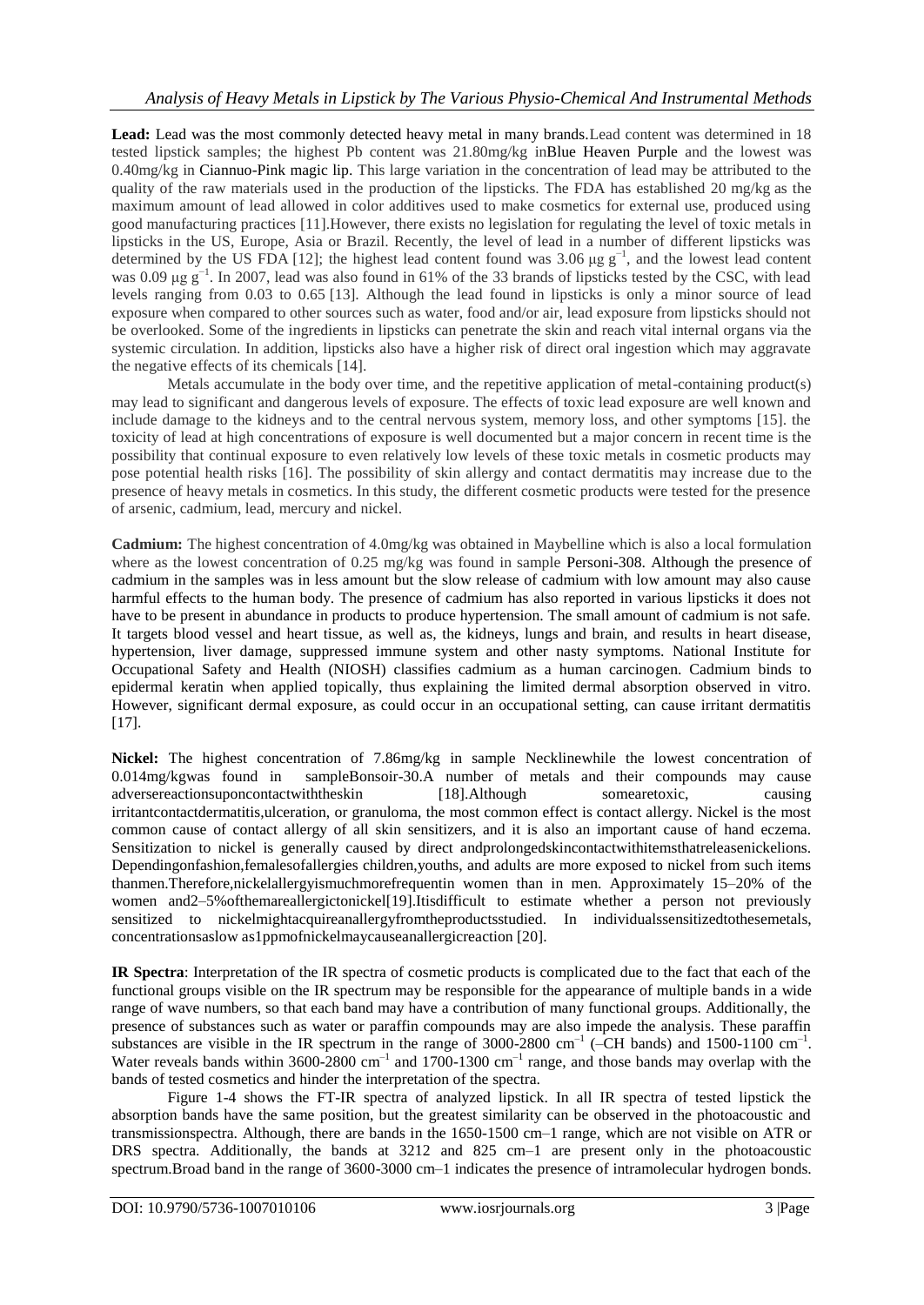The bands in 3000-2800 cm-1 (2957, 2924, 2852 cm–1) indicate the presence of aliphatic hydrocarbons in the tested cosmetic. The latter may be confirmed analyzing the spectra in the 14601379 cm–1 range (aliphatic –CH groups). The bands at ~1560 and ~1370 cm–1 indicate the presence of aromatic compounds. The wide band of SiO in the 1270-850 cm–1 range indicates the presence of silicates in considered cosmetic product. Obtained IR spectra display multiple bands which correspond to the wavenumbers characteristic for propyl ester of hexanoic acid (1743, 1460, 1418, 1379, 1363, 1163, 1109, 1040, 723 cm<sup>-1</sup>) [21].



**THERMOGRAM OF LIPSTICKS:** A broad endothermic peak is observed from  $\sim 30 - 90$  °C. When this is compared to the melting profiles shown in both Figure 6,it becomes clear that an individual wax will not provide the melting profile required for lipstick application for two reasons. (1) CW has a high melting point with the majority of wax crystals melting at ~85  $^{\circ}$ C, this would be unsuitable for lipstick application as wax crystals would have to start to melt at lip temperature (32 °C) and (2) MW is too soft to produce lipstick bullets even though it does have the desired melting profile Therefore a combination of MW and CW was investigated for their possible use as the continuous phase of an emulsion based lipstick. Fig.6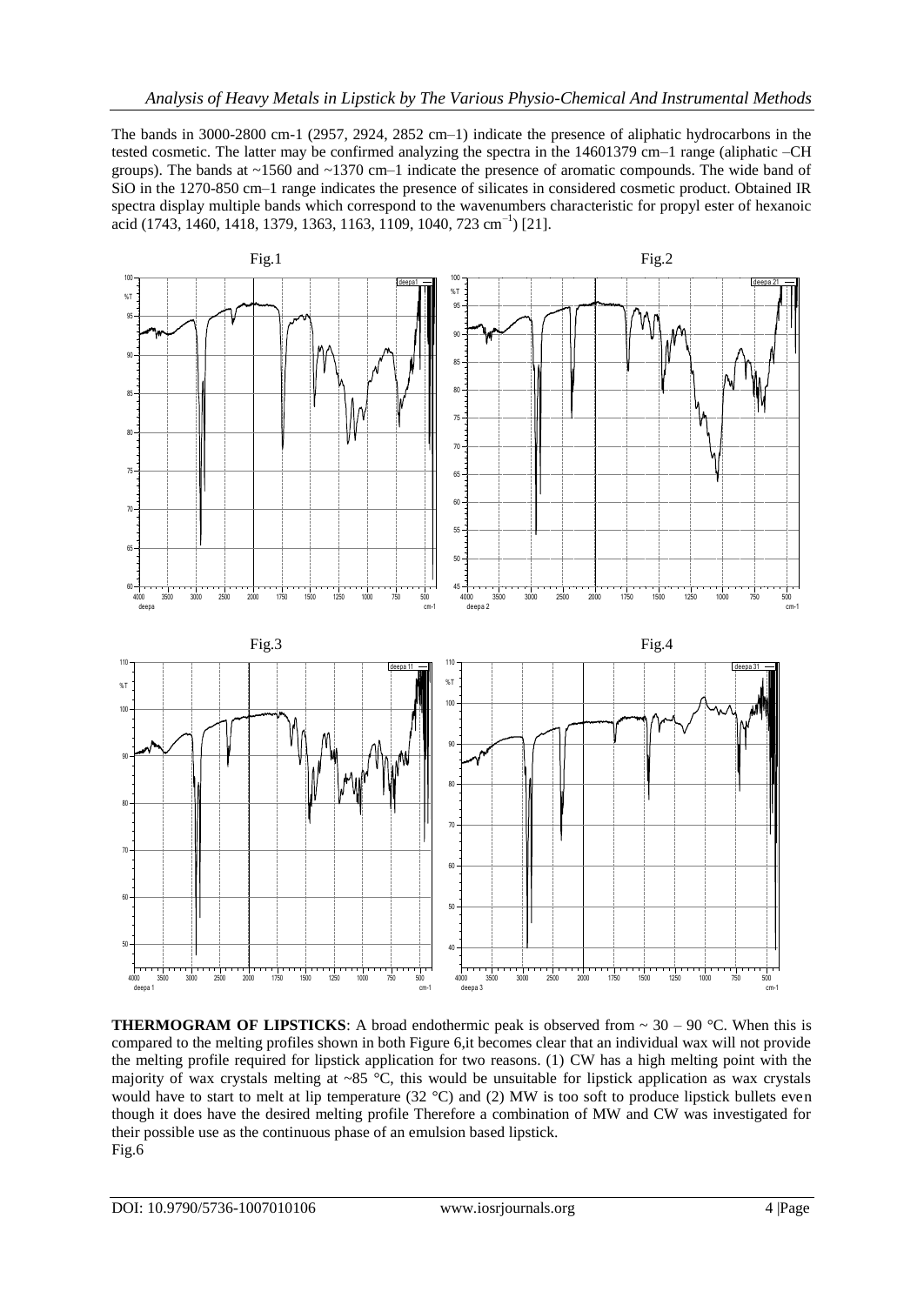

## **IV. Conclusion**

The probable causes that may be inferred for the presence of these toxic metals can be stated as following:- a) Contamination at the raw materials stage. Use of substandard raw material in order to save the cost, ignorance created by non technical and under skilled manpower for which there exists no regulation. b) Use of improper grade of water. Faculty water system and both. c) Leaching by the container and the machinery employed. d) Lack of skilled Labor. e) Lack of compliance by small scale cosmetic manufacturers. f) Lack of strict regulatory compliance. g) Adverse effect cases due to cosmetics use are under reported and poor documentation which gives a free hand to the manufacturers. h) Pre market testing is not at all mandatory for cosmetics even by FDA. i) Disjointed legislation at the national and international level.

#### **Acknowledgements**

#### Authors are thankful to Principal, Management of Smt. Parvtibai college of Arts & Science, Goa, India.

#### **References**

- [1]. Drug and Cosmetic Act, 1940 available at http://cdsco.nic.in/html/copy%20of%201.%20d&cact121.pdf
- [2]. F.O.Oyedeji,G.o.Hssan,B.B.Adeleke,Hydroquinone and heavy metal levels in cosmetics marketed in Nigeria, Trends Appl.Sci.Res.6(2011) 622-639
- [3]. S.I Reed, Cosmetics and Your Health, U.S Department of Health and Human ervices, 2004.
- [4]. N.Roa,S.Pathriba, Cosmetics and Personal Care products, IElsevier Inc.1998. pp,380-382.
- [5]. Novak N and BieberT,The skin as a target for allergic diseases, Allergy,55(2),2008, 103-107.
- [6]. Corazza M, Baldo F, PagnoniA,Miscioscia R and Virgili A, Measurement of nickel, cobalt and chromium in toy makeup by atomic absorption spectroscopy,ActaDermato Venereologica,89(2), 2009,130-133.
- [7]. Al-Saleh I, Al-Enazi S and Shinwari N, Assessment of lead in cosmetic products, Regulatory Toxicol. and Pharmacol.,54 (2), 2009, 105-113.
- [8]. Chauhan AS, Bhadauria R, Singh AK,Lodhi SS, Chaturvedi DK and Tomar VK, Determination of lead and cadmium in cosmetic products, J.Chem. and Pharmaceu. Res.,6, 2010,92-97.
- [9]. Sainio EL, Jolanki R, Hakala E and Kanerva L, Metals and arsenic in eye shadows, Contact Dermatitis, 42 (1), 2001, 5- 10.
- [10]. Alissa EM and Ferns GA, Heavy metal poisoning and cardiovascular disease, J. Toxicol.,2011, 2011, 1-21.
- [11]. US FDA.United States Food and Drug Authorities, 2002a. Title 21 Food and Drugs. Chapter I Food and Drug Administration, Department of Health and Human Services. Part 74 – Listing of Color Additives Subject to Certification/Office of Cosmetics and Colors. Sec. 74.1306 D&C Red No. 6.
- [12]. Code of Federal Regulations (2008) Title 21 (U.S. Government Printing Office, Washington, DC), Sections 73, 74, and 82.
- [13]. Campaign for Safe Cosmetics, A Poison Kiss: The Problem of Lead in Lipstick, 2007.
- [14]. C.C. Wang, A.N. Masi, L. FernándezTalanta, 75 (2008), pp. 135–140.
- [15]. M. Ahamed, K.J. SiddiquiClin. Nutr., 26 (2007), pp. 400–408.
- [16]. Koller K, Brown T, Spurgeon A, Levy L (2004). Recent development in low level lead exposure and intellectual impairment in children. Environ. Health. Perspect .112:987-994.
- 
- [17]. Guy, R., Hostynek, J.J., Hinz, R.S. and Lorence, C.R., Metals and the Skin: Topical Effects and Systemic Absorption,1999. [18]. C.Lid´en,L.Skare,B.Lind,G.Nise,andM.Vahter,"Assessment of skin exposure to nickel, chromium and cobalt by acid wipe sampling and ICP-MS," Contact Dermatitis, vol. 54, no. 5, pp. 233–238,2006.
- [19]. N. H. Nielsen, A. Linneberg, T. Menn´e et al., "Incidence of allergiccontactsensitizationinDanishadultsbetween1990and 1998;theCopenhagenAllergyStudy,Denmark,"BritishJournal ofDermatology,vol.147,no.3,pp.487–492,2002
- [20]. D.A.Basketter,G.Briatico-Vangosa,W.Kaestner,C.Lally,and W.J.Bontinck,"Nickel,cobaltandchromiumconsumerproducts:aroleinallergiccontactdermatitis?"ContactDermatitis, vol.28,no.1,pp.15–25,1993.
- [21]. OMNICTM Spectra Software, database of spectral data